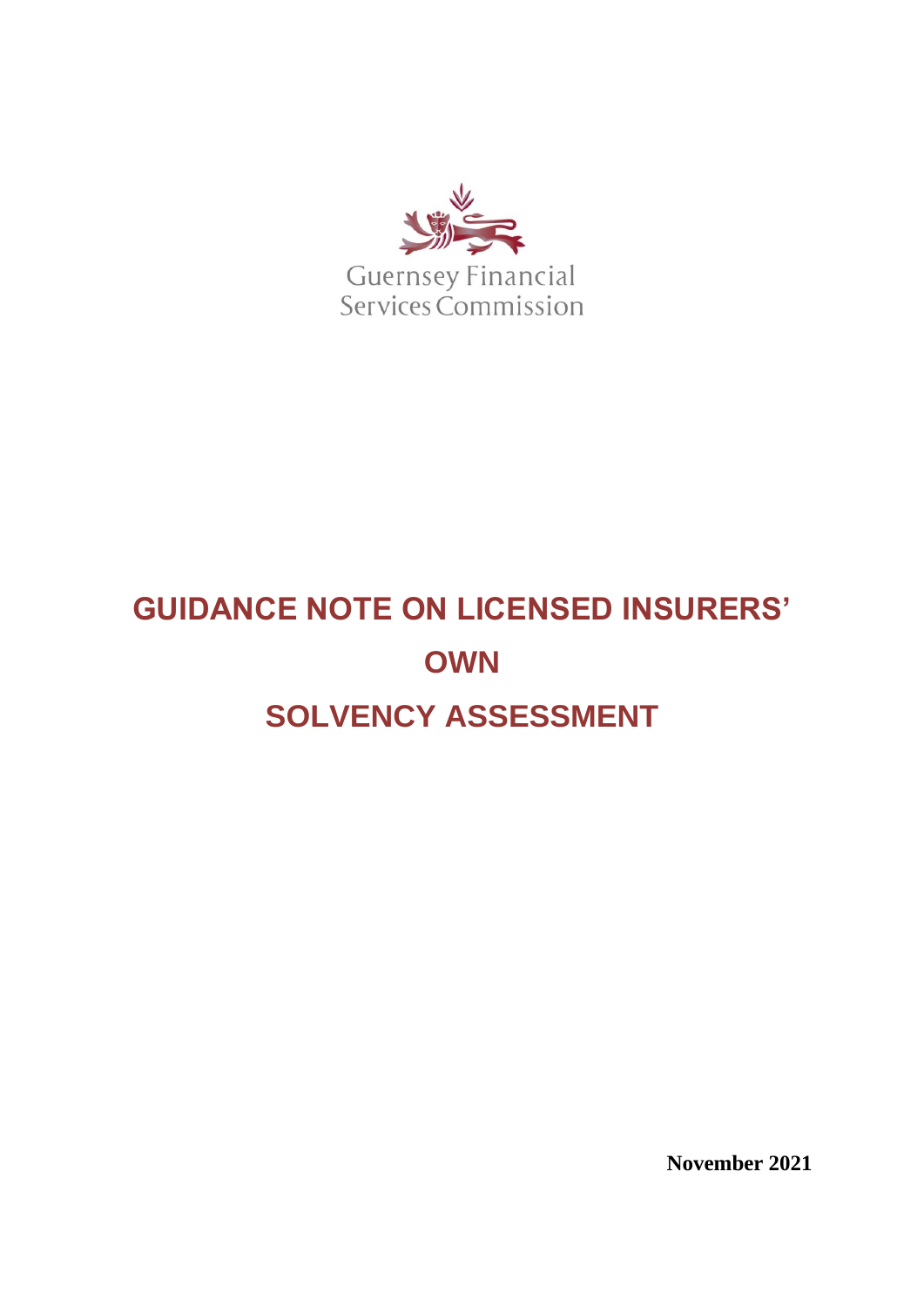#### **1. Introduction**

The Commission has the power under The Insurance Business (Bailiwick of Guernsey) Law, 2002 ("the Law") to require licensed insurers to hold a specified level of capital resources and, in addition, the maintenance of adequate capital is a requirement under the Law's Minimum Criteria for Licensing. The Commission sets regulatory solvency requirements through the Prescribed Capital Requirement ("PCR") and the Minimum Capital Requirement ("MCR") prescribed by The Insurance Business (Solvency) Rules, 2021 (the "Rules").

Complementary to the regulatory solvency requirement under the Rules, and in accordance with standards and guidance issued by the International Association of Insurance Supervisors an insurer is expected, under the Rules, to perform its own assessment of the adequacy of its solvency position.

The Rules require a licensed insurer to perform an Own Risk and Solvency Assessment (ORSA) comprising:

- (a) the licensed insurer's own assessment and calculation of its solvency requirements (an Own Solvency Capital Assessment or OSCA);
- (b) the licensed insurer's assessment of risk management; and
- (c) the licensed insurer's assessment of the adequacy of capital resources to meet future capital requirements.

This document provides insurers with guidance on the methodology and factors which may be taken into account when assessing the solvency requirements for licensed insurers. This guidance is intended to be general in its nature because each licensed insurer's solvency requirement depends upon its specific circumstances, which will be taken into account by the Commission in assessing the adequacy of the solvency established by each licensed insurer.

#### **2. Scope**

This guidance note is applicable to all licensed insurers required to perform an ORSA under the Rules.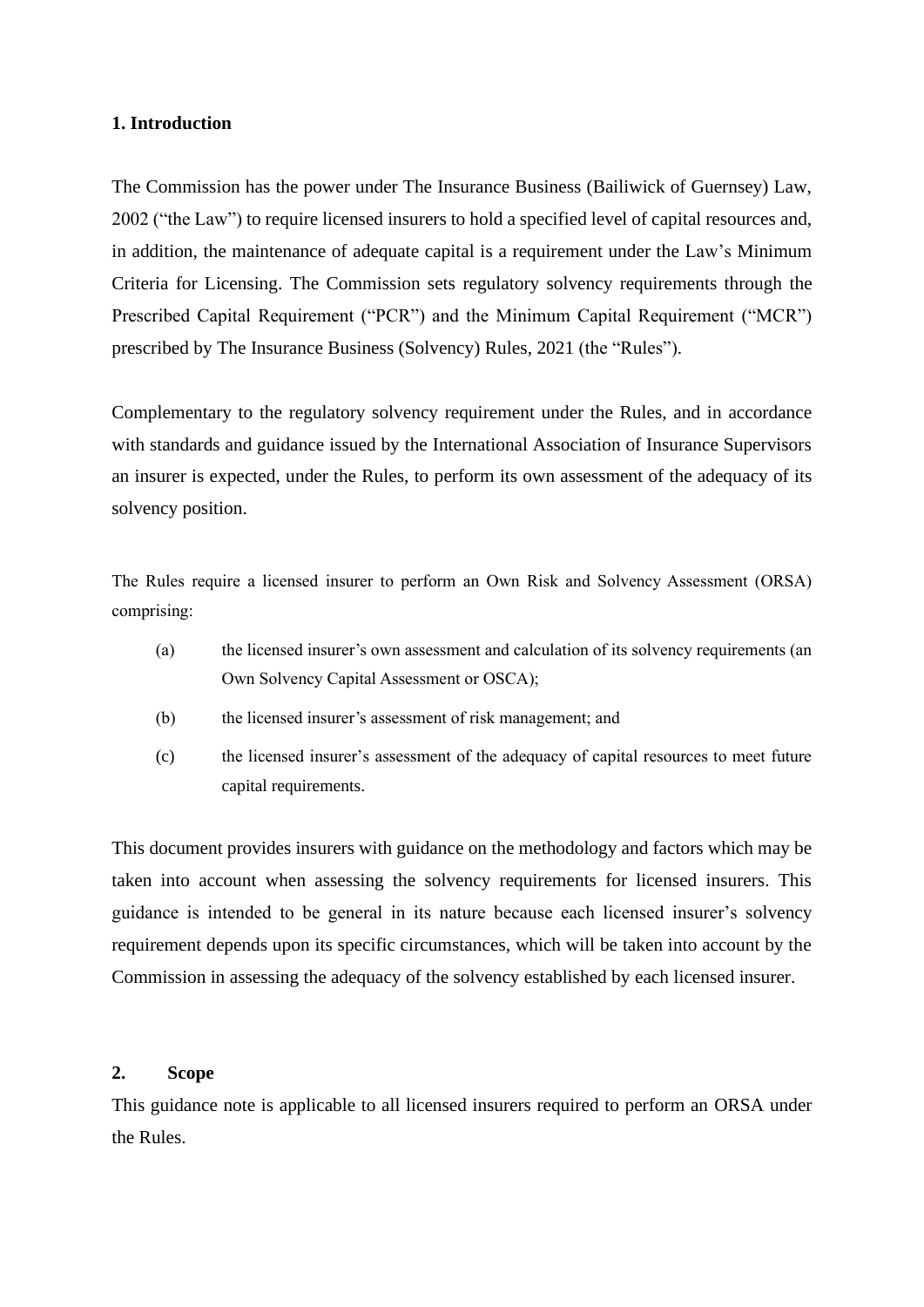A licensed insurer meeting at least one of the following criteria is not required to perform an ORSA –

- (a) A licensed insurer classified as a Category 6 licensee;
- (b) A licensed insurer which is dormant with no outstanding insurance liabilities;
- (c) A licensed insurer that would otherwise be required to perform an OSCA only (see below) and whose board of directors considers the PCR to be sufficient. In such cases, this should be clearly stated either in the documentation submitted with the annual return or in separate correspondence. Any such statement should be accompanied by the supporting rationale for this decision; and
- (d) A licensed insurer notified in writing by the Commission.

Unless otherwise notified in writing by the Commission, a licensed insurer meeting at least one of the following conditions need not perform the assessment of risk management and the adequacy of capital resources to meet future capital requirements and may limit their assessment to an OSCA only -

- *i. a Category 1 licensed insurers writing life business with a MCR below £350,000;*
- *ii. a Category 2 licensed insurer with a MCR below £7,500,000;*
- *iii. a Category 3 licensed insurer with a MCR below £1,500,000;*
- *iv. a Category 4 licensed insurer with a MCR below £7,000,000;*
- *v. a Category 5 licensed insurer; and*
- *vi. a Protected Cell Company.*

## **3. Frequency of Assessment and Reporting**

With the exception of insurers performing OSCA only, the Commission requires that the ORSA document is available upon the request of the Commission within 6 months of the assessment date. In addition, all insurers required to perform an ORSA (including OSCA only) are required to provide the ORSA document to the Commission at least annually with the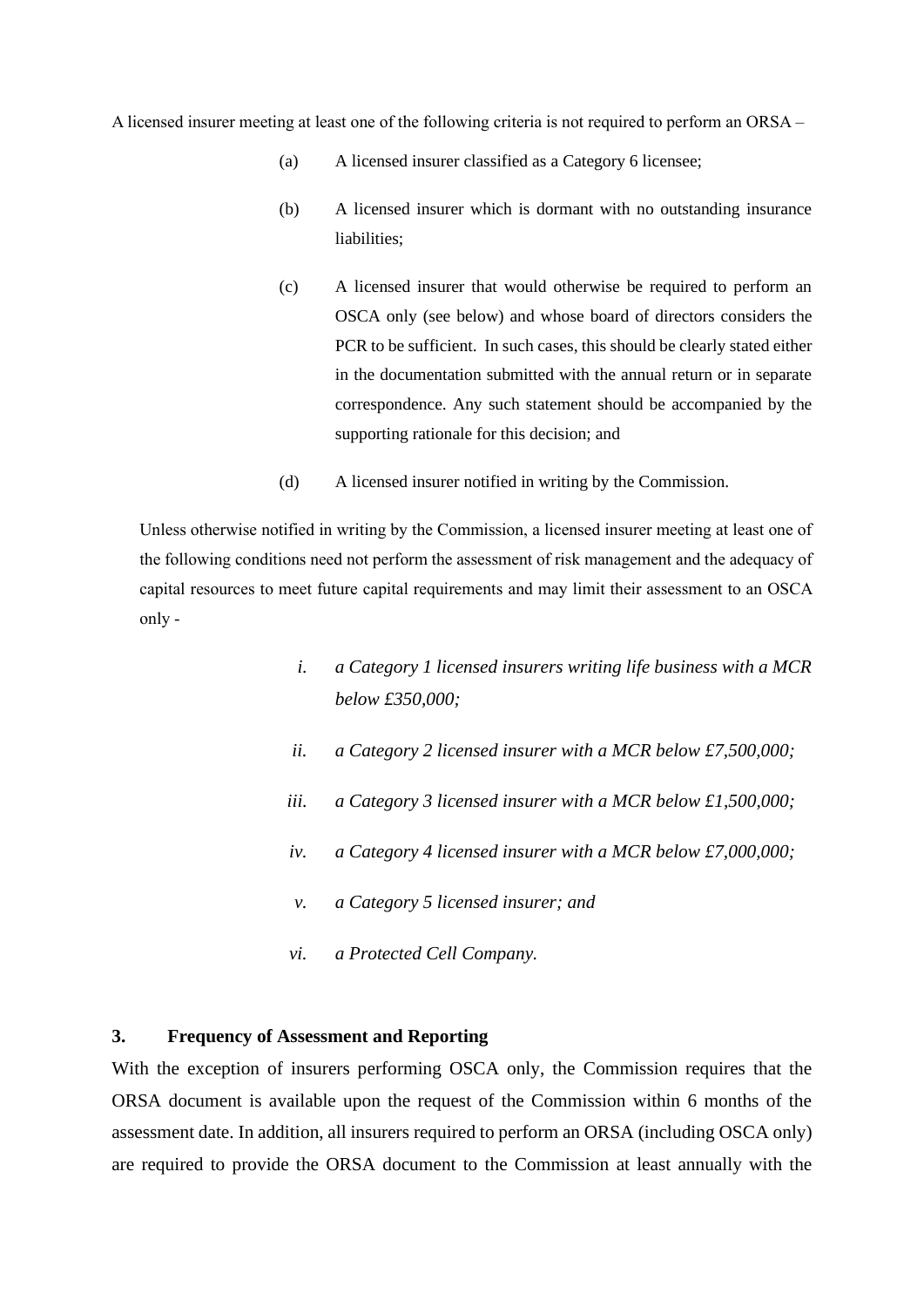insurer's annual return. The ORSA need not necessarily be performed at the company's year end if it is felt more appropriate to conduct the assessment at another time of year; for example at renewal of the insurance programme or on receipt of an actuarial report. Where there has been a material business plan change with an impact on solvency, the licensed insurer should provide a revised ORSA at the time the change is notified to the Commission. An ORSA is also required to be submitted with all new applications. All ORSAs should be accompanied by the supporting rationale for the calculation.

Companies which go into run off should update the ORSA, excluding those risks which are no longer applicable, and thereafter review the assessment annually to take account of any material developments.

The Commission may also consider the adequacy of assessments when performing on-site inspections or on an ad hoc basis where, for example, there has been a significant change to the insurer's financial position such as a substantial new notified claim, which justifies a significant reserve, or a material change in an incurred claim.

#### **4. OSCA Methodology**

It is not the intention of the Commission to give prescriptive guidance about the methodology which must be used by licensed insurers to calculate their OSCAs. The following general comments are given to licensed insurers to help them identify the factors which they may wish to consider when making their own calculations and developing their rationale to explain the methodology which has been used.

Where licensed insurers already use their own internal models, for example to calculate their internal economic capital requirements, these models could be recalibrated to calculate the OSCA for regulatory purposes. Where internal models are not available, as would be the case for most captives, licensed insurers may wish to adopt a deterministic approach to calculating the OSCA by identifying and considering a number of different possible scenarios.

When considering possible levels of future claims under a deterministic approach, insurers should consider the potential for future adverse development of claims already notified as well as the uncertainty surrounding provisions for claims incurred but not reported ("IBNR").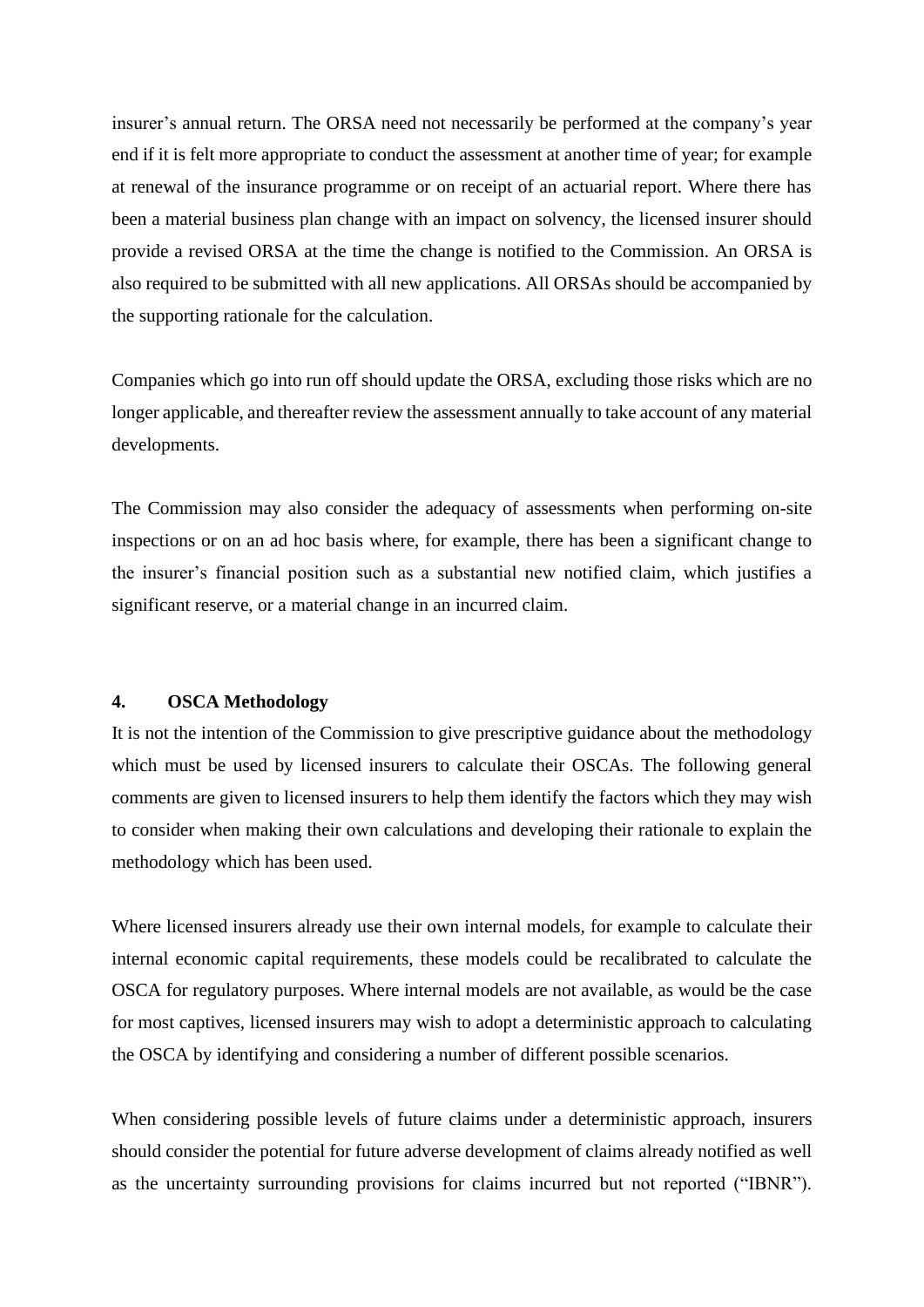Allowance should also be made for the possibility of future claims occurring during the accounting period at a level that exceeds the premium received in respect of that period. If future claim payments are discounted in calculating provisions, allowance should be made for the possibility of yields on matching investments falling below the discount rate used. If account is taken of actuarial advice in deriving provisions for existing claims not yet settled or in setting IBNR provisions, consideration should be given to the underlying rationale for the range of possible outcomes and the adequacy of the insurer's capital resources in the event of a "worst-case" scenario occurring.

As well as considering potential levels of future claims, consideration should be given to the performance of non-cash assets under different economic scenarios as well as the potential non-recovery of reinsurance balances and the security of bank deposits. The OSCA should also take account of the expected probability of each scenario occurring and the need to hold further capital to provide enhanced protection to any unrelated party policyholders or third party claimants, for example under liability policies.

An allowance can be made, if appropriate, for diversification of risks using an accepted methodology such as the "square root of the sum of the squares", provided allowance is also made for correlation between the various risks.

The OSCA should also take account of any other potential risks that might impact the solvency of the company. Apart from the insurance and investment risks mentioned above, these could include operational risk, liquidity risk, concentration risk, catastrophe risk, regulatory risk (particularly in the jurisdiction where the risk is located) or the exposure to related parties.

The Appendix sets out further guidance with respect to the format of the OSCA.

#### **5. Full ORSA Methodology**

The purpose of a full ORSA is to assess whether the insurers risk management and solvency position is currently adequate and likely to remain so. It should encompass all reasonably foreseeable and relevant material risks. The full ORSA should consider the impact of future changes in economic conditions or other external factors and should include appropriate stress testing.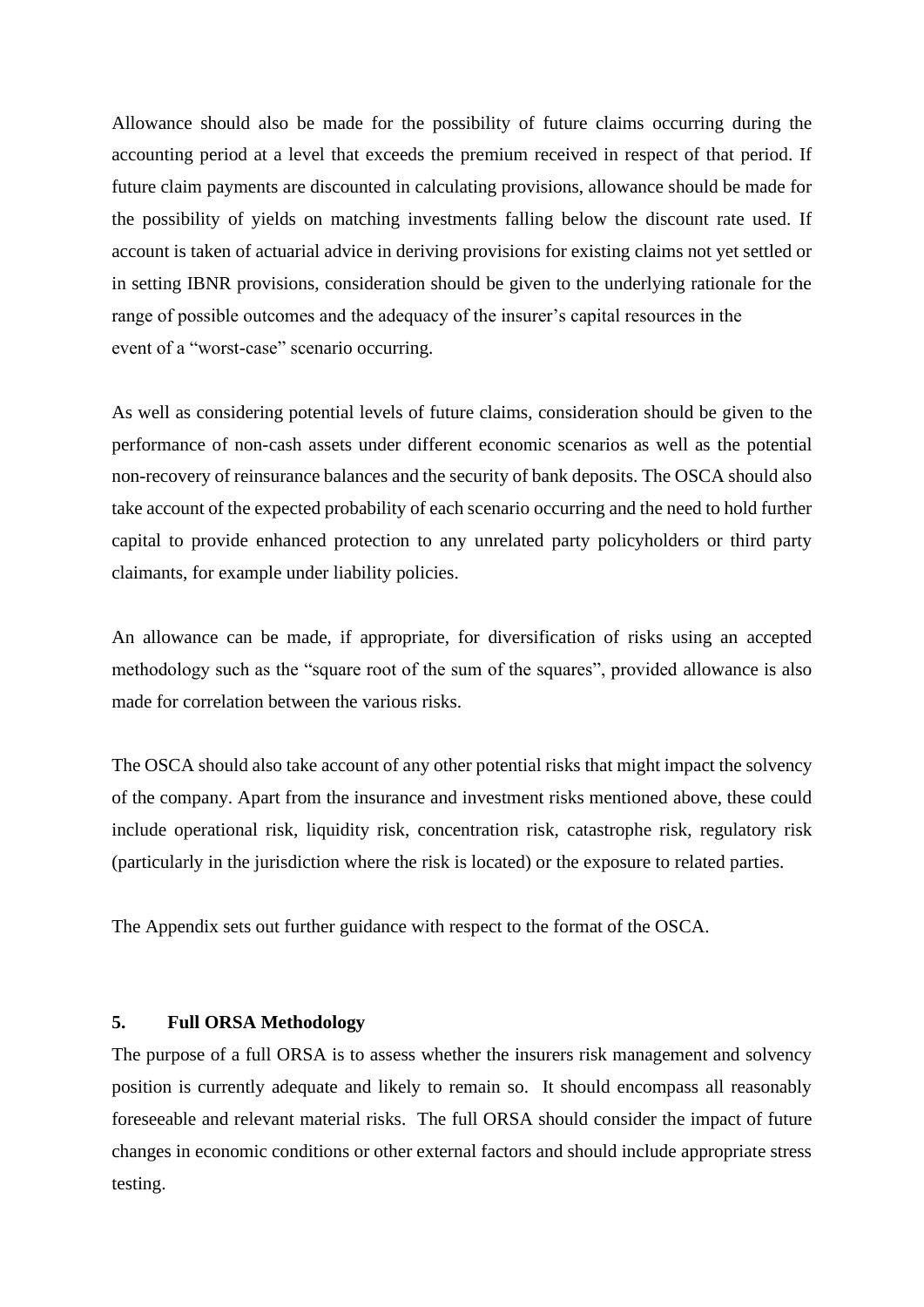Licensed insurers required to perform a full ORSA should follow the guidance for the OSCA process in section 4 above and should also meet the additional requirements applicable to the full ORSA under the Rules.

As part of its ORSA, a licensed insurer is required to –

(a) identify the relationship between its risk management and the level and quality of financial resources needed and available;

(b) determine the overall financial resources it needs to manage its business given its own risk tolerance and business plans, and to demonstrate that supervisory requirements are met;

(c) base its risk management actions on consideration of its ORSA;

(d) assess the quality and adequacy of its capital resources to meet its future regulatory capital requirements and any additional capital needs

(e) use appropriate forward-looking quantitative techniques such as risk modelling, stress testing, including reverse stress testing, and scenario analysis (an appropriate range of adverse circumstances and events should be considered, including those that pose a significant threat to the financial condition of the insurer, and management actions should be identified together with the appropriate timing of those actions); and

(f) analyse its ability to continue in business, and the risk management and financial resources required to do so over its planning horizon, which is expected to exceed oneyear. The continuity analysis is required to address a combination of quantitative and qualitative elements in its medium and longer-term business strategy and include projections of its future financial position and analysis of its ability to meet future regulatory capital requirements. As a result of continuity analysis, a licensed insurer must maintain a contingency plan and procedures for use in a going and gone concern situation. A contingency plan should identify relevant countervailing measures and offsetting actions that the licensed insurer could realistically take to restore/improve its capital adequacy or cash flow position after some future stress event and assess whether actions should be taken by the insurer in advance as precautionary measures.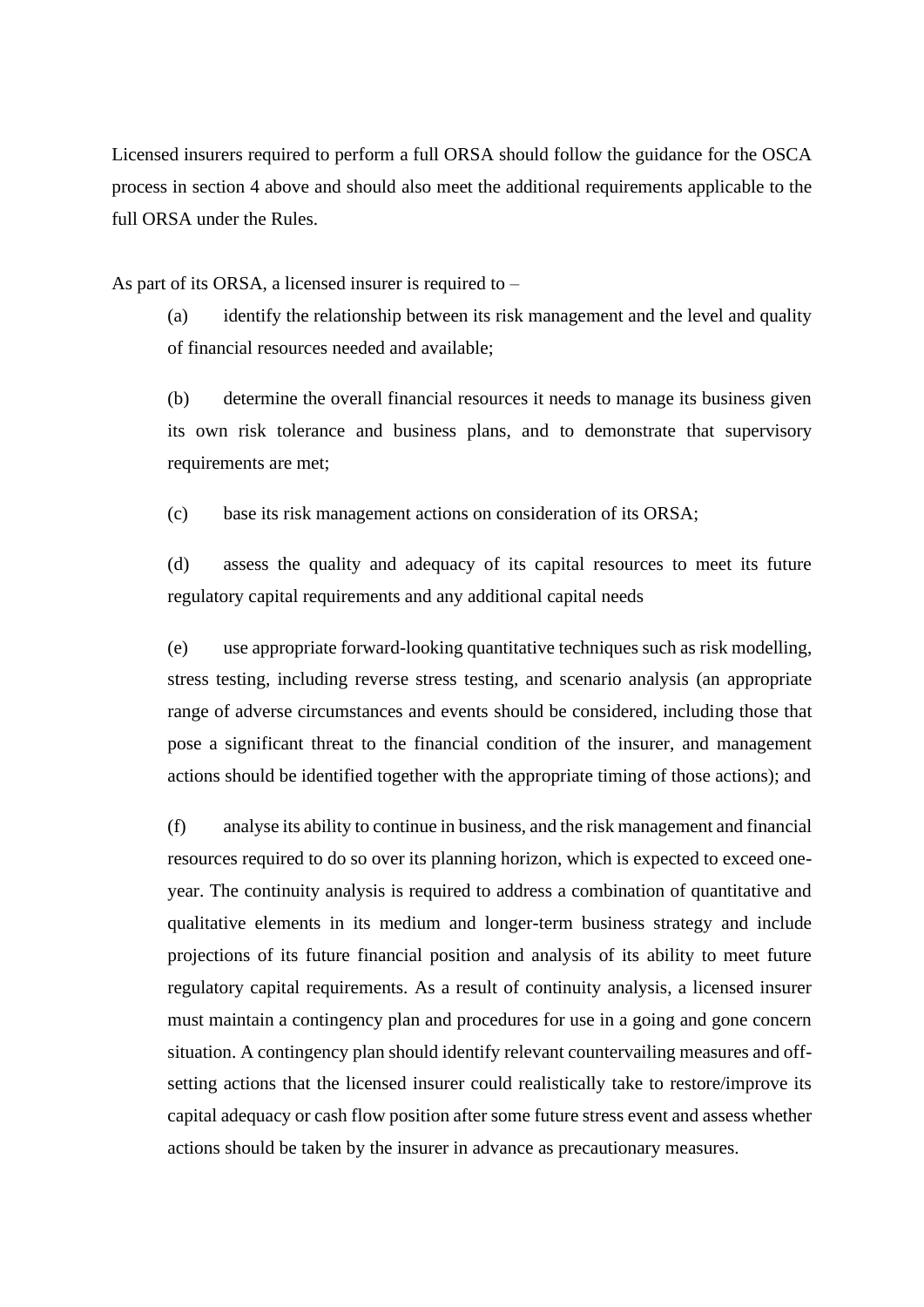## **6. Suitability of capital**

Licensed insurers may wish to consider the nature of the capital resources needed to cover the ORSA. Whilst the PCR must be covered by regulatory capital resources, additional capital resources could sometimes take the form of certain liabilities such as subordinated loans for this purpose. Intangible assets, such as goodwill, are generally not acceptable for solvency purposes.

# **7. Supervisory intervention**

Upon receipt of the ORSA, the Commission may request further information or clarification concerning assumptions and methodology used if this is unclear or appears inconsistent with information already on file. If it is considered that the rationale is inadequate, the Commission may request that the ORSA be reconsidered and resubmitted.

Broadly speaking, the Commission would not require action to increase capital held or reduce risks undertaken provided the insurer's capital remains over the PCR. (However, this would not preclude the Commission from intervening or requiring action by the insurer for other reasons, such as weakness in the risk management or governance of the insurer.)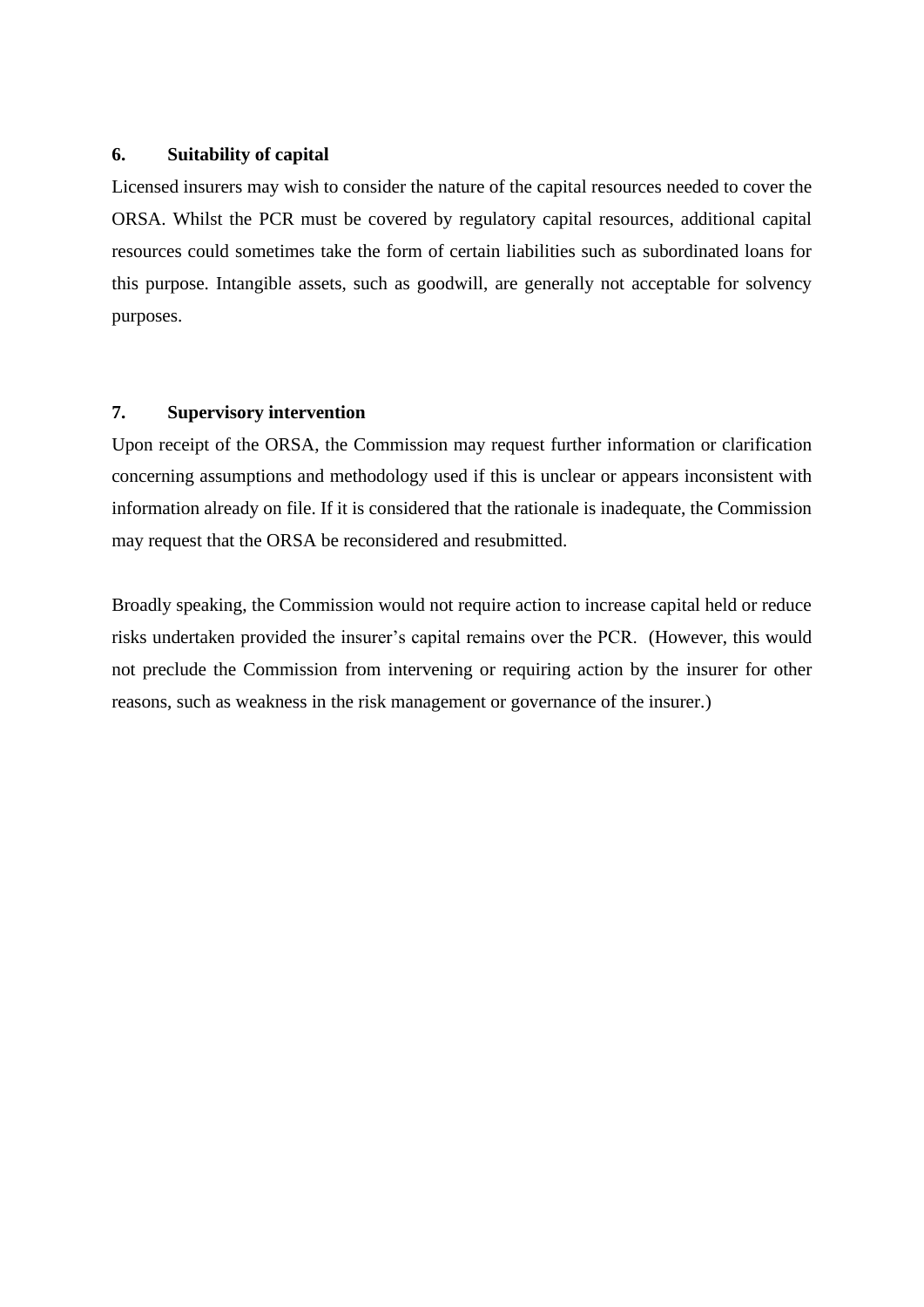# **Appendix** - **Format of the OSCA**

It is not the intention of the Commission to be prescriptive in the format required for the OSCA, however, the following is a list (not exhaustive) of items that it is expected will be addressed in order for the Commission to determine that the methodology used is appropriate:

- i. An executive summary to include
	- a. A statement as to the amount of the OSCA
	- b. An indication of which risks have carried the most weight when deriving the **OSCA**
	- c. Confirmation that the Board has considered and approved the OSCA
- ii. Data utilised in the assessment including comment on the availability and reliability of data
- iii. Assumptions inflation, interest rates, claims inflation etc. including justification of those assumptions and level of sensitivity of the OSCA to those assumptions
- iv. The level of uncertainty surrounding provisions for outstanding claims and claims incurred but not reported, including actuarial assessment if applicable.
- v. The allowance for the volatility of future claims
- vi. Underwriting risk the risk of an inaccurate assessment of the expected level of future claims leading to a premium deficiency
- vii. Exposures gross and net of reinsurance taking into account aggregate caps where applicable
- viii. The allowance that could be made for diversification of risks
- ix. Catastrophe/accumulation risk
- x. Reinsurer security and level of reliance on reinsurers
- xi. Liquidity risk
- xii. The extent to which assets and liabilities are matched